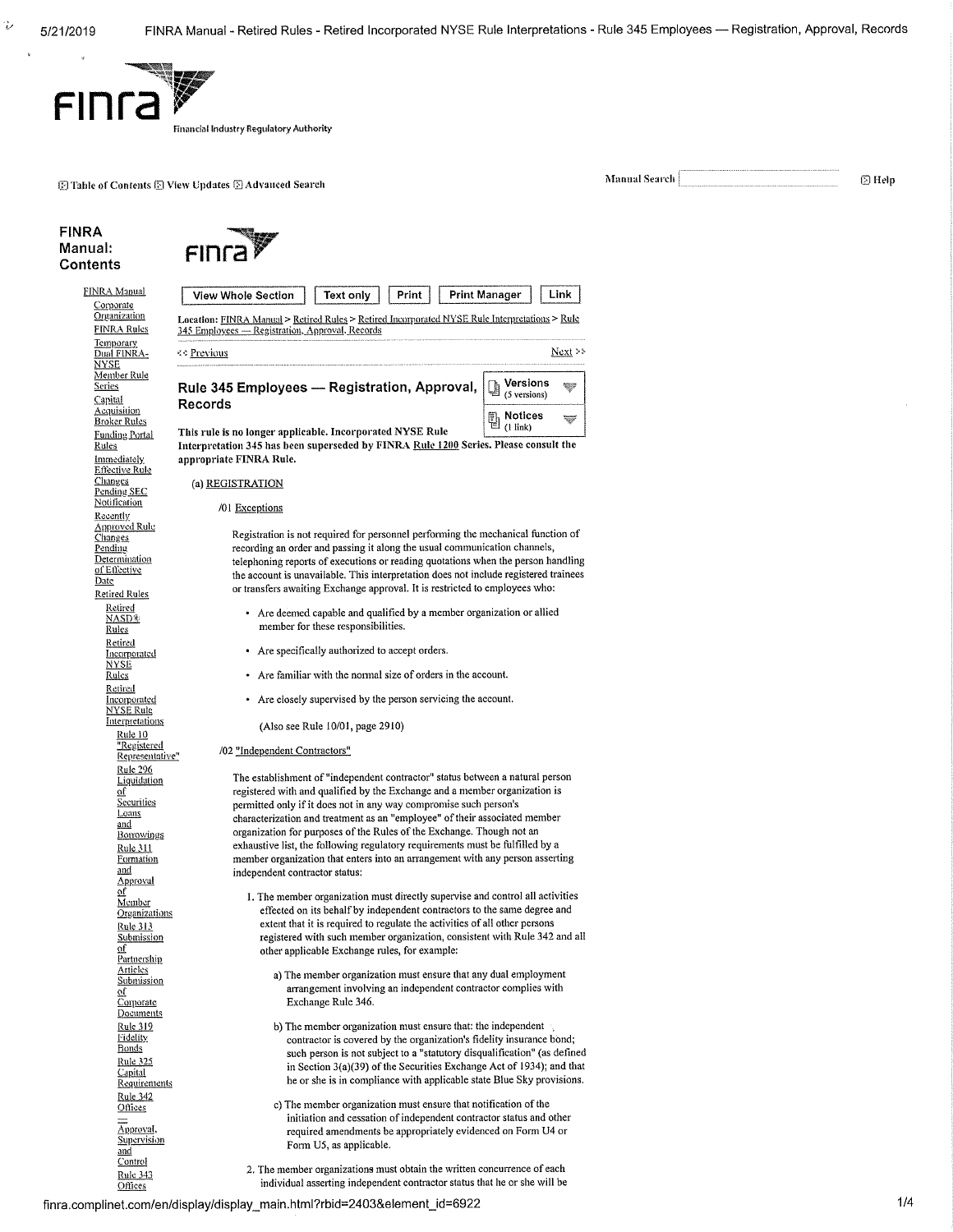Research<br>Analysts and<br>Supervisory Rule 346 **Limitations Employment** and **Association** with Member<br>Organizations Rule 350 **Compensation** or **Gratuities** to **Employees** of Others Rule 351 Reporting **Requirements** Rule 375 Missing the **Market** Rule 382 **Canying** Agreements Rule 387<br>COD **Orders** Rule 401 Business **Conduct** Rule 402 **Customer Protection** Reserves and Custody of<br>Securities Rule 405 **Diligence** as to **Accounts** Rule 407 **Transactions**  $\equiv$ Employees of Member<br>Organizations and the Exchange Rule 408 **Discretionary** Power in Customers' Accounts Rule 409 Statements of **Accounts**  $\overline{10}$ **Customers** Rule 410 <u>Records</u><br><u>of Orders</u> Rule 412 Customer Account Transfer **Contracts** Rule 416 :Questionnaires and Reports Rule 430

Partial

5/21/2019 FINRA Manual - Retired Rules - Retired Incorporated NYSE Rule Interpretations - Rule 345 Employees — Registration, Approval, Records

 $\frac{1}{2}$  sole subject to the direct, detailed supervision, control and discipline of the Tenancy. Tenancy,<br>
Tenancy,<br>
Hours,<br>
Hours,<br>
and onidelines of the member organization. Further, the prospective Hours,<br>Display and guidelines of the member organization. Further, the prospective<br>  $\frac{1}{2}$  $\frac{1}{2}$  independent contractor must attest that he or she will be deemed an employee of the member organization and, as such, will be fully sul-<br>Membership employee of the member organization and, as such, will be fully subject to Certificates the jurisdiction of the Exchange. The Exchange is a third-party beneficiary<br>Rule 344 of any such attestation. The "Consent to Jurisdiction" form, included of any such attestation. The "Consent to Jurisdiction" form, included below, must be used for this purpose.

<sup>5</sup>Supervisory **The Consent to Jurisdiction** " forms executed pursuant to this Interpretation are  $\frac{\Delta \text{naI} y_2}{\Delta \text{naI} y_2}$  and required to be submitted to, or approved by, the Exchange. However, not required to be submitted to, or approved by, the Exchange. However, E Rule all such forms must be maintained together with the corresponding<br>345 secuted independent contractor agreement and must be promptly provided. 345 executed independent contractor agreement and must be promptly provided<br>Employees to the Exchange upon request. to the Exchange upon request.

Registration, This Interpretation does not permit the incorporation of registered Approval, representatives nor does it permit the assertion of independent con Approval,<br>
Records
representatives nor does it permit the assertion of independent contractor<br>
Records
represents by any principal executive of a member organization. status by any principal executive of a member organization.

CONSENT TO JURISDICTION

In consideration of my application as a "registered person" associated with I agree that:

(a) I am and shall remain subject to the direct, detailed supervision,<br>control and discipline of control and discipline of any and all activities engaged in by me related to the securities business, and any other business engaged in by ,and agree to be bound by the relevant,

rules, standards and guidelines of regarding duties and responsibilities governing my conduct.

(b) For all purposes of the Rules of New York Stock Exchange LLC (the "Exchange") I shall be deemed to be an employee of

. I ant and shall remain fully subject to the jurisdiction of the Exchange and to the Rules of the Exchange presently obtaining or as they shall from fime to time be amended, including, but not by way of limitation, all penalties, prohibitions or limitations provided for therein, as they apply to an "employee" of a member organization of the Exchange, and I shall at all times conduct myself in accordance with said Rules.

Date

Signature of Employee

Name of Employee

Social Security Number

Full Name of Member Organization and Address of Branch Office

/03 Registered Persons Who Volunteer or Are Called to Active Military Duty,

The Exchange will grant specific relief to registered employees of member organizations who volunteer or are called into active military duty. Such registered employees will be placed in a specifically designated "inactive" status upon notification to the Exchange of their volunteering or military call-up. However, such employees will remain registered with the Exchange, and, therefore are eligible to receive transaction-based compensation. Since such employees are "inactive," they may not perform any of the duties performed by a registered representative. However, his or her member organization may make arrangements with another registered representative of the member organization to have the accounts of such registered person serviced and to provide for a sharing of the commissions such accounts generate.

Further, member organizations shall be waived from remitting to the Exchange the annual maintenance fees for such registered employees as prescribed in Rule 345.14.

Such registered employees who volunteer or are called into active military duty shall receive a deferment from the Regulatory Element and Firm Element of the Continuing Education Program as prescribed in Exchange Rule 345A. Continuing Education requirements will be reinstated upon the registered person's return from active military duty.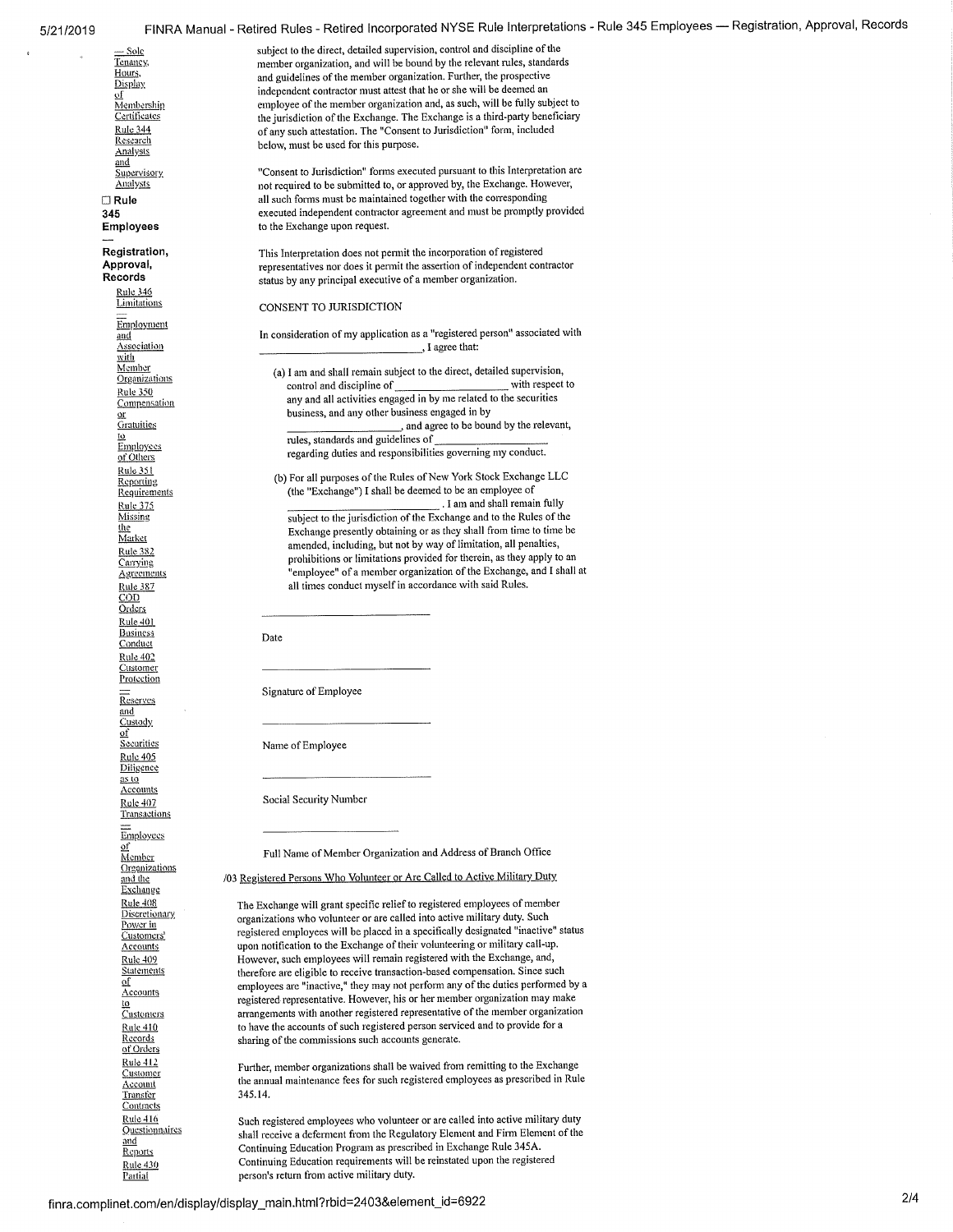of **Securities** LQ **Customers** of

Delivery

<u>on</u><br><u>C.O.D.</u> Purchases Rule 431 <u>Margin</u><br>Requirements Rumors on Credit<br>Balance  $rac{Rule}{440.20}$ **Suspense** Telephone<br>Solicitation

Rule 472 **Communication**<br>with the<br><u>Public</u> **Notices Immediately** Effective Rule Changes Pending Issuance of a **Regulatory** Notice Archive

Dual member organizations of the NYSE and NASD should notify the NASD of their registered employees who volunteer or are called into active military duty by mailing or faxing to the CRD/Public Disclosure Department of the NASD a letter (on firm letterhead) identifying the name and CRD number of the registered person called into active duty, the name and CRD number of the firm, or firms, with whom such person is associated, and a copy of the official call-up notification.

Rule NYSE-only member organizations should notify the Exchange of their registered<br>  $\frac{R10c}{435(5)}$  employees who volunteer or are called into active duty by mailing or faxing to  $\frac{435(5)}{201(5)}$  employees who volunteer or are called into active duty by mailing or faxing to Circulation<br>Circulation the Exchange's Qualifications and Registrations Department, a letter (on firm the Exchange's Qualifications and Registrations Department, a letter (on firm letterhead) identifying the name and CRD number of person(s) who volunteer or  $\frac{\text{Rule 436}}{\text{Rule 436}}$  are called into active duty, the name and CRD number of the firm, or firms, with  $I = \frac{R \ln 2430}{R \ln 260}$  whom such person is associated, and a copy of the official call-up notification.

### (b) OFFICERS

### /01 Application

 $\frac{\text{Accounts}}{\text{Rule}}$ <br>All persons having titles that imply authority and responsibility over sales<br> $\frac{\text{Rule}}{440\text{A}}$  personnel must be qualified as supervisory persons. See Rule 342.13/01. personnel must be qualified as supervisory persons. See Rule 342.13/01.

### /02 Officers of Division within Member Organizations

See Rule 311(h)/02

### /03 Officers of Partnerships

The Exchange does not object to member partnerships designating certain employees as officers, provided the title makes clear the employee's status by defining the specific area of responsibility, e.g., Vice President, Research Department.

### /04 Persons Previously Approved in Other Capacities

Applicants applying for officer status (See also Rule 345(b)) who are currently registered with the Exchange through the Central Registration Depository ("CRD") in another capacity, will be required to file only page 1 of Form U4 by checking the "officer" box under the "Registration Category" section of the form. The CRD will process this information and post it to the CRD record.

### .11 Reserved.

### .12 APPLICATIONS

### /01 Updating Form U4

Inforination contained on Form U4 must be kept current. Instructions on Form U4 require that a registered person ensure that the information contained in Form U4 is updated and amended as necessary. In this regard, member organizations have an obligation to ensure that amended forms are submitted to the Exchange in a timely manner.

### .15 QUALIFICATIONS

### /01 Examination Waivers

Where good cause is shown, the examination requirement for a candidate for registration may be waived at the discretion of the Exchange. The Exchange will review requests for waivers in light of several factors including length and type of previous employment and the requirements of other self- regulatory organizations.

In addition, registered representative candidates who meet one of the following conditions may request a waiver of the examination requirements.

- A former NYSE registered representative who terminated his or her association as such within the last two years, from the date of termination.
- A former NYSE registered representative who within the last ten years has been continuously employed full-time in a general securities business.

### /02 Categories of Registration

Registered representative candidates may sit for the Series 7 exam at the first available examination session after they have become employed. Member organizations are reminded that trainees may not perform the functions of a registered representative until approved by the Exchange. (Also see Rule 345(a)/01, page 3450.)

Limited registration candidates are those whose activities are limited solely to the solicitation or handling of the sale or purchase of instruments such as investment company securities and variable contracts, insurance premium funding programs, direct participation programs and municipal securities. Limited purpose registered representative candidates must qualify by passing a qualification examination acceptable to the Exchange.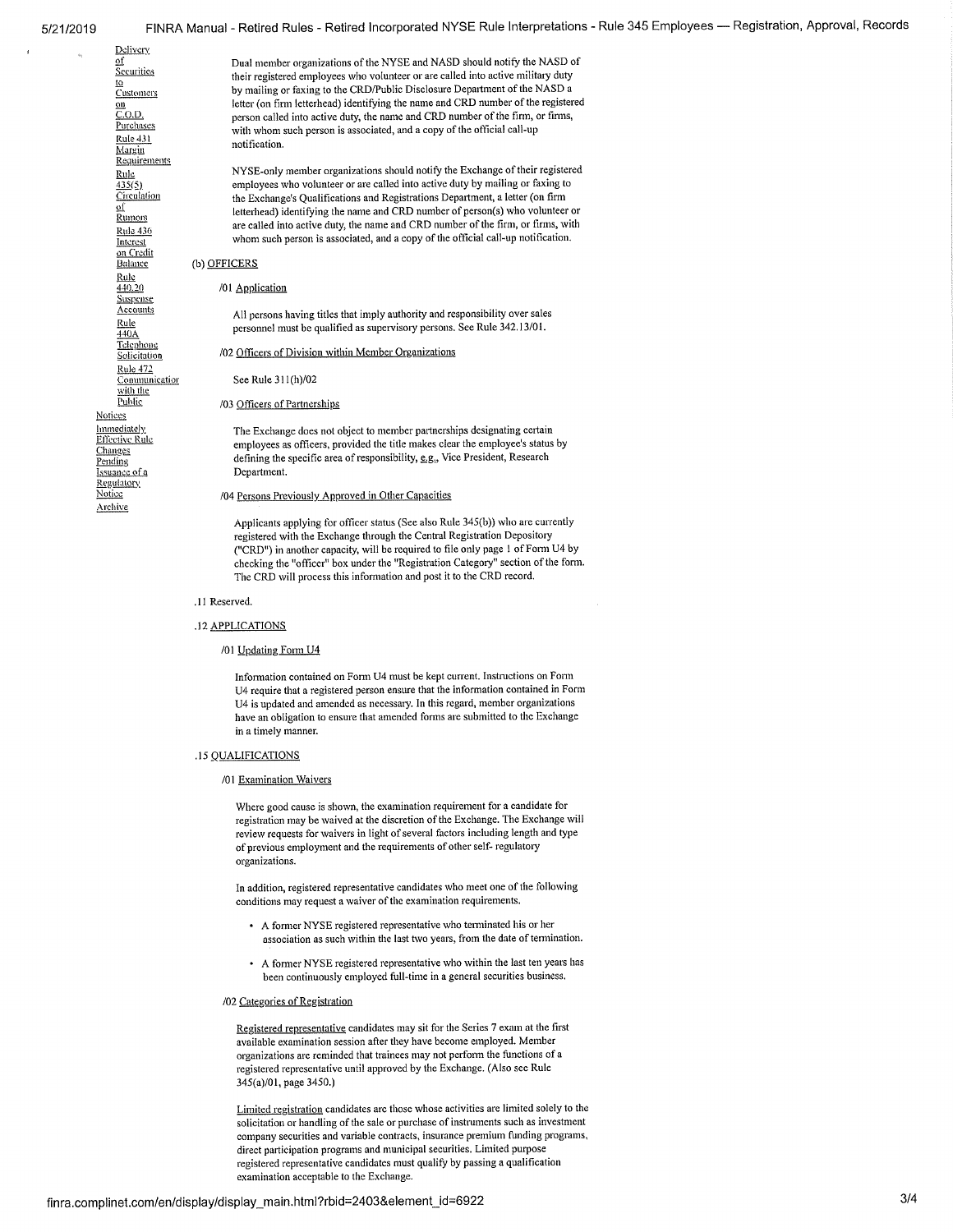Limited registration for floor members and floor clerks would permit floor members and floor clerks who have successfully completed the Series 7A examination module to conduct a public business which is limited to accepting orders directly from professional customers for execution on the trading floor. The Floor Member ("Series 15") Examination and the Trading Assistant ("Series 25") Examination are prerequisites for the Series 7A Examination for floor members and floor clerks, respectively.

A professional customer includes a bank, trust company, insurance company, investment trust, state or political subdivision thereof, charitable or nonprofit educational institution regulated under the laws of the United States, or any state, or pension or profit sharing plan subject to ERISA or of an agency of the United States or of a state or political subdivision thereof or any person who has a net worth of at least \$45 million of which \$40 million are financial assets.

For purposes of the definition of professional customer, the term "person" shall mean the same as that term is defined in Rule 2, except that it shall not include natural persons.

Registered options representative: Each registered representative who transacts any business with the public in options contracts shall qualify as a "Registered Options Representative" by passing the Series 7 examination.

Securities lending representatives and their direct supervisors are not subject to training or examination requirements. Securities lending representatives and their direct supervisors must, however, file a Form 114 and sign a code of ethics agreement (addendum to Form U4).

See Rule 345.10 for definitions of the term "securities lending representative."

### .18 FILING WITH AGENT

### /01 Properly Authorized Agent

The "Properly Authorized Agent" is the Central Registration Depository ("CRD") until otherwise noted. Required filings under this Rule 345, where appropriate, may be made with the properly authorized agent.

Amendments. Amended by SR-FINRA-2014-037 eff. Aug. 24, 2015. Amended by SR-FINRA-2014-038 eff. July 1, 2015. Amended by SR-FINRA-2008-036 eff. Nov. II, 2008. Selected Notices: 08-64, 15-07. Previous Next x and the Next x and the Next x and the Next x and the Next x and the Next x and the Next x and the Next x and the Next x and the Next x and the Next x and the Next x and the Next x and the Next x and the Nex

02019 FINRA, AB rights reserved.

FINKS Is a reg'stered trademark of the Flnan60lndu520 ReVatory Authority, Inc, map Privacy I Legal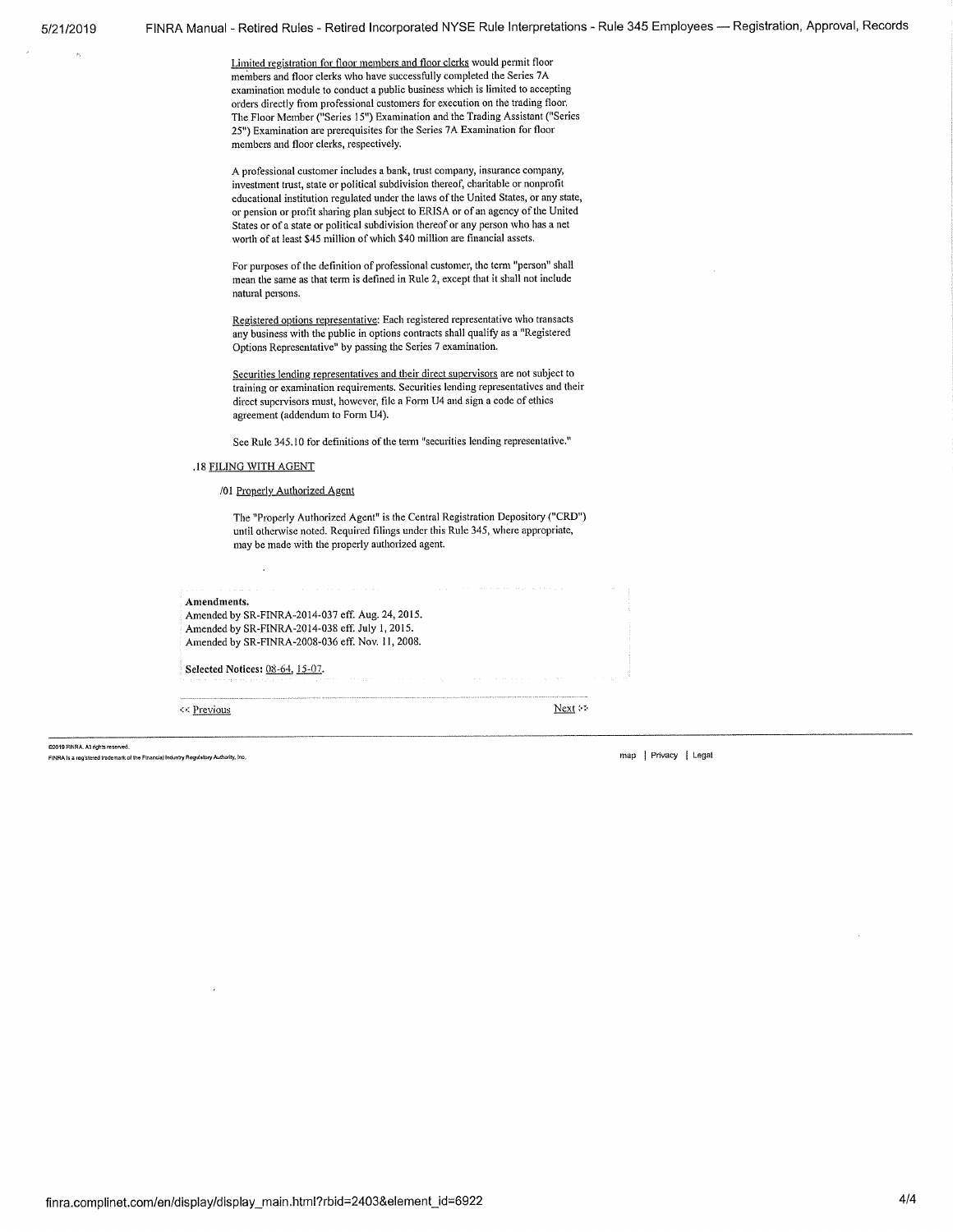a national commodities exchange, which examination is acceptable to the Exchange.

Amendments. July 17, 1969; March 26, 1970. May 7, 1973; May 2, 1974; July 14, 1976; August 27, 1976; October 25, 1978; October 7, 1982; February 4, 1988; September 15, 2008 (NYSE-2008-80).

.16 Power of Exchange over all employees.—The Exchange may require at any time that the name, terms of employment, and actual duties of any person employed by a member or member organization shall be stated to the Exchange, together with such other information with respect to such employee as it may deem appropriate to permit it to enforce compliance with the Rules.

Renumbered. August 9, 1976; February 4, 1988.

Amendment. May 11, 1979.

## General Information Regarding Employees

## .17 Termination of employment

(a)The discharge or termination of employment of any registered person together with the reasons thereof, shall be reported promptly, but in any event not later than thirty days following termination, to the Exchange on a U-5 Form. (See .18—Filing With Agent.) A copy of said termination notice shall be provided concurrently to the person whose association has been terminated.

(b) The member or member organization shall provide written notification to the Exchange by means of an amendment to Form U-5, filed pursuant to paragraph (a) above, in the event that the member or member organization learns of facts or circumstances causing any information set forth in said notice to become inaccurate or incomplete. Such amendment shall be filed with the Exchange and provided to the person whose association has been terminated not later than thirty days after the member or member organization learns of the facts or circumstances giving rise to the amendment.

Amendments. March 26, 1970; May 2, 1974. February 4, 1988; August 23, 1990.

Renumbered. August 9, 1976; February 4, 1988.

.18 Filing With Agent.—Any filing or submission required to be made with the Exchange under this rule, where appropriate, may be made with a properly authorized agent acting on behalf of the Exchange and shall be deemed to be a filing with the Exchange.

Amendments. May 2, 1974; August 4, 1983. April 23, 1985; February 4, 1988,

Renumbered. February 4, 1988.

# Rule 345A. Continuing Education For Registered Persons

(a) Regulatory Element.—No member or member organization shall permit any registered person to continue to, and no registered person shall continue to, perform duties as a registered person, unless such person has complied with the continuing education requirements of Section (a) of this Rule.

(1) Each registered person shall complete the Regulatory Element of the continuing education program on the occurrence of their second registration anniversary date and every three years thereafter or as otherwise prescribed by the Exchange. On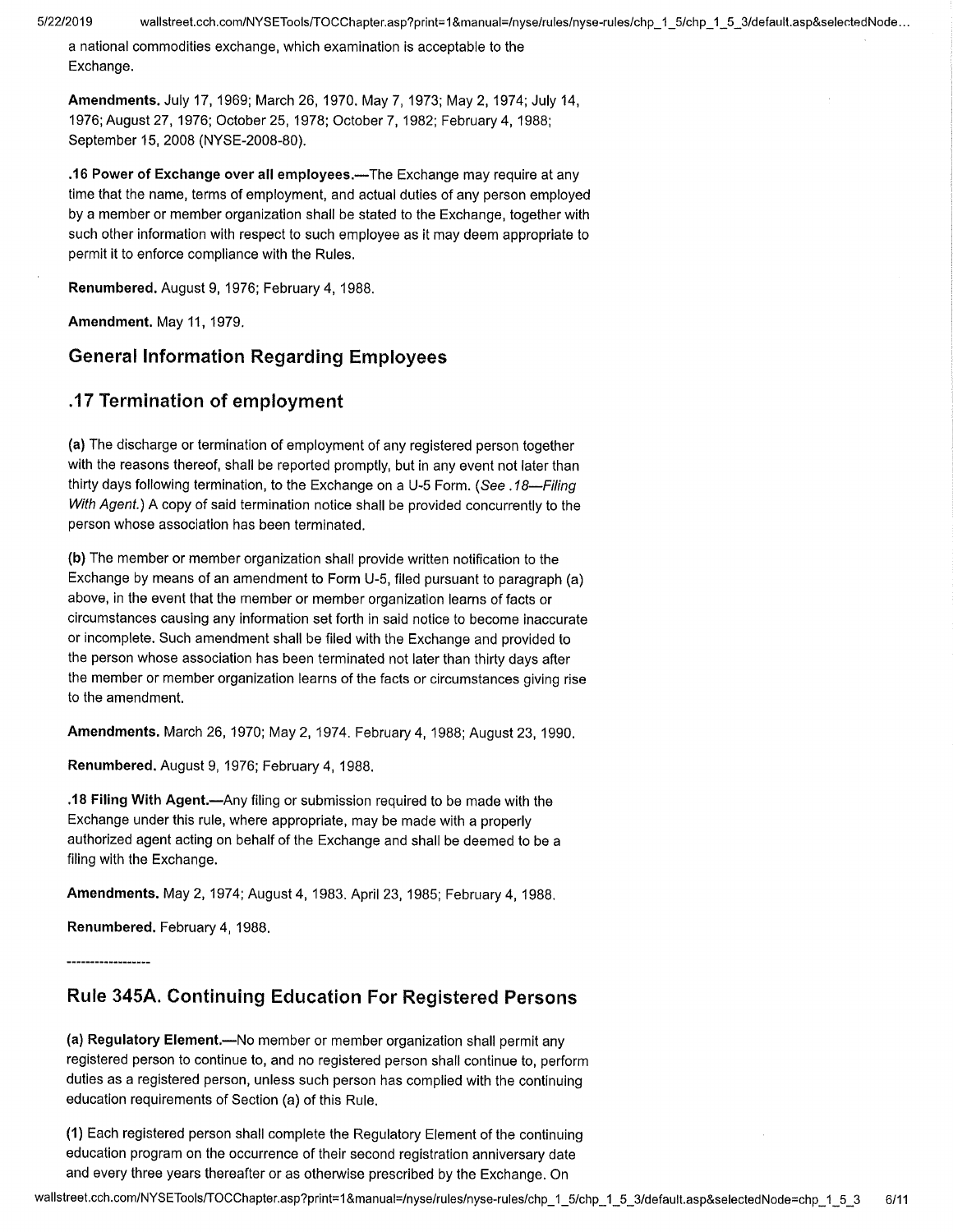each occasion, the Regulatory Element must be completed within one hundred twenty days after the person's registration anniversary date. A person's initial registration date, also known as the "base date", shall establish the cycle of anniversary dates for purposes of this Rule. The content of the Regulatory Element of the program shall be determined by the Exchange for each registration category of persons subject to the rule. The content of the Regulatory Element for a person designated as eligible for a waiver pursuant to Rule 1210, Commentary .08, shall be determined based on the person's most recent registration status, and the Regulatory Element shall be completed based on the same cycle had the person remain registered. A person qualified solely as a Securities Trader shall comply with the continuing education requirements appropriate for the Series 57 by completing the S101 Program. All other registered persons shall comply with the continuing education requirements applicable to their particular registration.

(2)Failure to complete.—Unless otherwise determined by the Exchange, any registered persons who have not completed the Regulatory Element of the program within the prescribed time frames will have their registration deemed inactive until such time as the requirements of the program have been satisfied. Any person whose registration has been deemed inactive under this Rule shall cease all activities as a registered person and is prohibited from performing any duties and functioning in any capacity requiring registration. Further, such person may not accept or solicit business or receive any compensation for the purchase or sale of securities. However, such person may receive trail or residual commissions resulting from transactions completed before the inactive status, unless the member organization with which such person is associated has a policy prohibiting such trail or residual commissions. The Exchange may, upon application and a showing of good cause, allow for additional time for a registered person to satisfy the program requirements. If a person designated as eligible for a waiver pursuant to Exchange Rule 1210, Commentary .08, fails to complete the Regulatory Element within the prescribed time frames, the person shall no longer be eligible for such a waiver.

(3)Disciplinary Actions.—Unless otherwise determined by the Exchange, a registered or other than a person designated as eligible for a waiver pursuant to Exchange Rule 1210, Commentary .08, person will be required to re-take the Regulatory Element of the program and satisfy the program's requirements in their entirety in the event such person:

(i) becomes subject to any statutory disqualification as defined in Section  $3(a)(39)$  of the Securities Exchange Act of 1934;

(ii) becomes subject to suspension or to the imposition of a fine of \$5,000 or more for violation of any provision of any securities law or regulation, or any agreement with or rule or standard of conduct of any securities governmental agency, securities self-regulatory organization, or as imposed by any such regulatory or self-regulatory organization in connection with a disciplinary proceeding; or

(iii) is ordered pursuant to a disciplinary proceeding to re-take the Regulatory Element by any securities governmental agency or securities self-regulatory organization.

A re-taking of the Regulatory Element shall commence with participation within one hundred twenty days of the registered person becoming subject to the statutory disqualification, in the case of (i) above, or the completion of the sanction or the disciplinary action becoming final, in the case of (ii) and (iii) above. The date that the disciplinary action becomes final will be deemed the person's new base date for purposes of this Rule.

# (b) Firm Element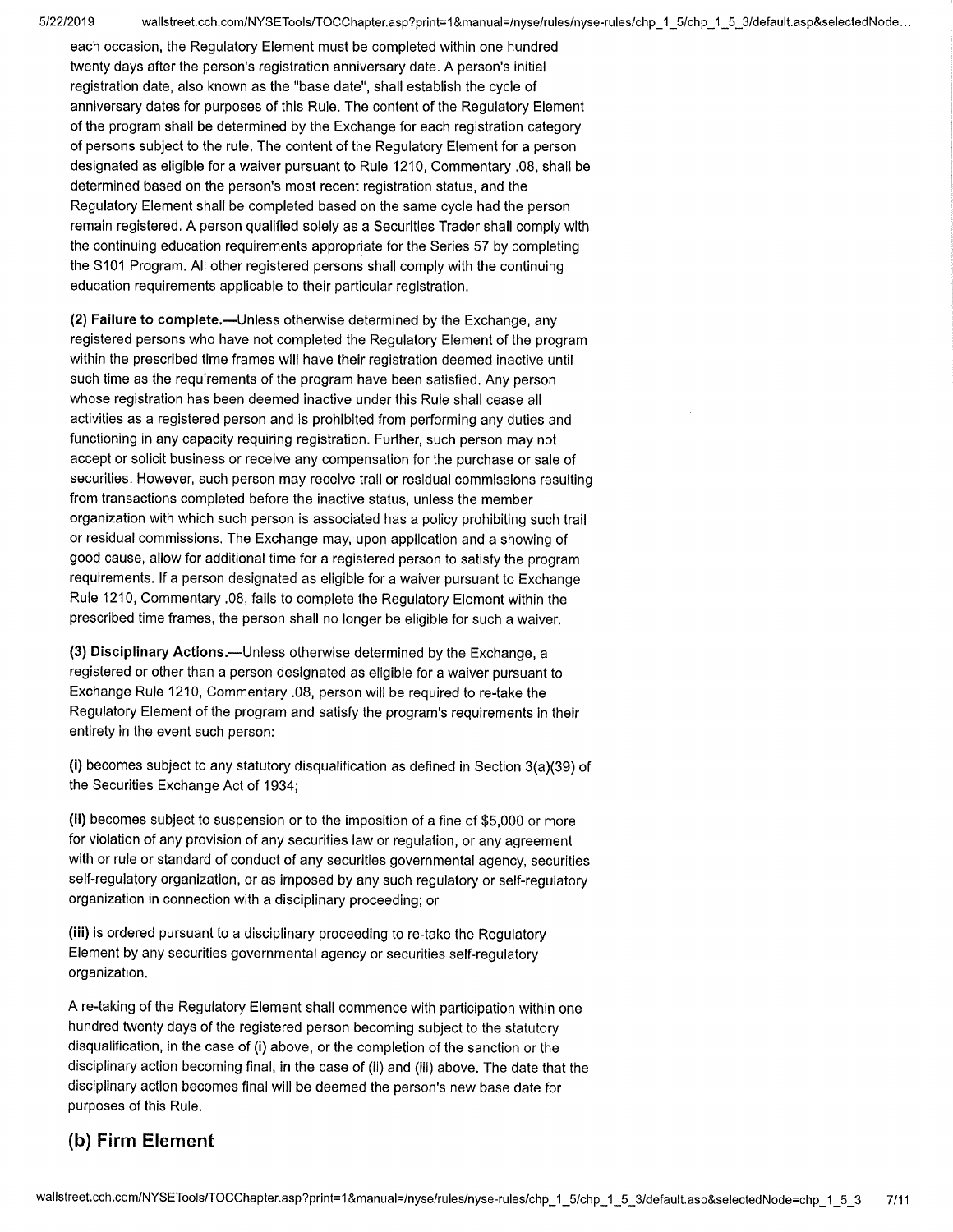5/22/2019 wallstreet.cch.com/NYSETools/TOCChapter.asp?print=1&manual=/nyse/rules/nyse-rules/chp\_1\_5/chp\_1\_5\_3/default.asp&selectedNode...

(1) Persons Subject to the Firm Element.—The requirements of Section (b) of this Rule shall apply to any registered person who has direct contact with customers in the conduct of the member's or member organization's securities sales, trading or investment banking activities, and to the immediate supervisors of such persons, and to registered persons who function as supervisory analysts, and research analysts as defined in Rule 344 (collectively, "covered registered persons").

# (2) Standards

(i) Each member and member organization must maintain a continuing and current education program for its covered registered persons to enhance their securities knowledge, skills and professionalism. At a minimum, each member and member organization shall at least annually evaluate and prioritize its training needs and develop a written training plan. The plan must take into consideration the member's or member organization's size, organizational structure, and scope of business activities, as well as regulatory developments and the performance of covered registered persons in the Regulatory Element. If a member's or member organization's analysis determines a need for supervisory training for persons with supervisory responsibilities, such training must be included in the member's or member organizations's training plan.

(ii) Minimum Standards for Training Programs.—Programs used to implement a member's or member organization's training plan must be appropriate for the business of the member or member organization and, at a minimum, must cover training in ethics and professional responsibility and the following matters concerning securities products, services and strategies offered by the member or member organization

- a.General investment features and associated risk factors;
- b.Suitability and sales practice considerations; and
- c.Applicable regulatory requirements.

(iii) Administration of Continuing Education Program.—Each member and member organization must administer its continuing education program in accordance with its annual evaluation and written plan and must maintain records documenting the content of the programs and completion of the programs by covered registered persons.

(3) Participation in the Firm Element.—Covered registered persons included in a member's or member organization's plan must take all appropriate and reasonable steps to participate in continuing education programs as required by the member or member organization.

(4) Specific Training Requirements.-The Exchange may require a member or member organization, either individually or as part of a larger group, to provide specific training to its covered registered persons in such areas the Exchange deems appropriate. Such a requirement may stipulate the class of covered registered persons for which it is applicable, the time period in which the requirement must be satisfied and, where appropriate, the actual training content.

Amendments. March 3, 1998; July 29, 2003 (NYSE-2002-49); September 16, 2004 (SR-NYSE-2004-33); July 1, 2013 (NYSE-2013-02); December 8, 2015 (NYSE-2015-64); October 2, 2018 (NYSE-2018-44).

### • • • Supplementary Material: ------------------

.10 For purposes of this Rule, the term "registered person" means any member, principal executive, registered representative, or other person registered or required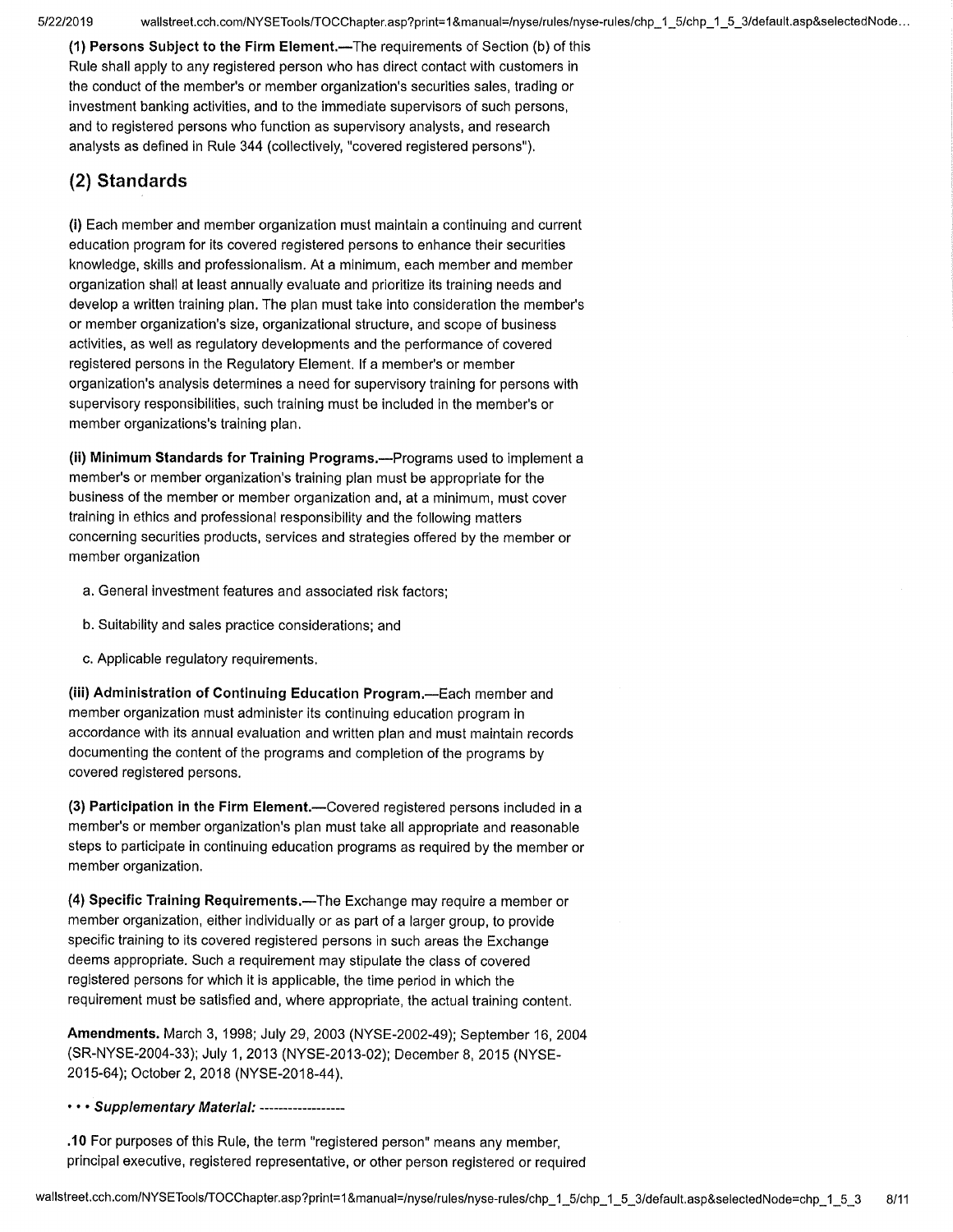to be registered under Exchange rules, but does not include any such person whose activities are limited solely to the transaction of business on the Floor with members or registered broker-dealers.

**Amendment.** September 15, 2008 (NYSE-2008-80).

**.20** For purposes of this Rule, the term "customer" means any natural person or any organization, other than a registered broker or dealer, executing transactions in securities or other similar instruments with or through, or receiving investment banking services from, a member or member organization.

**.30** Any registered person who has terminated association with a registered broker or dealer and who has, within two years of the date of termination, become reassociated in a registered capacity with a registered broker or dealer shall participate in the Regulatory Element of the continuing education program at such intervals that apply (second registration anniversary and every three years thereafter) based on the initial registration anniversary date, rather than based on the date of reassociation in a registered capacity.

Any former registered person who becomes reassociated in a registered capacity with a registered broker or dealer more than two years after termination as such will be required to satisfy the program's requirements in their entirety (second registration anniversary and every three years thereafter), based on the most recent registration date.

## **Amendment.** March 3, 1998,

**.40** Any registration that is deemed inactive for a period of two calendar years pursuant to section (a)(2) of this Rule for failure of a registered person to complete the Regulatory Element, shall be terminated. A person whose registration is so terminated may become registered only by reapplying for registration and satisfying applicable registration and qualification requirements of Exchange rules (see Rule 345).

**Adopted.** January 30, 1995.

**.50** Pursuant to Rule 345A(b)(1), all persons registered as research analysts and supervisory analysts pursuant to Rule 344 must participate in a Firm Element Continuing Education program that includes training in applicable rules and regulations, ethics, and professional responsibility.

## **Adopted.** July 29, 2003 (NYSE-2002-49).

**.60** Fingerprint Information. Upon filing an electronic Form U4 on behalf of a person applying for registration, a member organization shall promptly submit fingerprint information for that person. The Exchange may make a registration effective pending receipt of the fingerprint information. If a member organization fails to submit the fingerprint information within 30 days after the Exchange receives the electronic Form U4, the person's registration shall be deemed inactive. In such case, the Exchange shall notify the member organization that the person must immediately cease all activities requiring registration and is prohibited from performing any duties and functioning in any capacity requiring registration. The Exchange shall administratively terminate a registration that is inactive for a period of two years. A person whose registration is administratively terminated may reactivate the registration only by reapplying for registration and meeting the qualification requirements under Exchange rules. Upon application and a showing of good cause, the Exchange may extend the 30-day period.

**Adopted.** October 2, 2018 (NYSE-2018-44).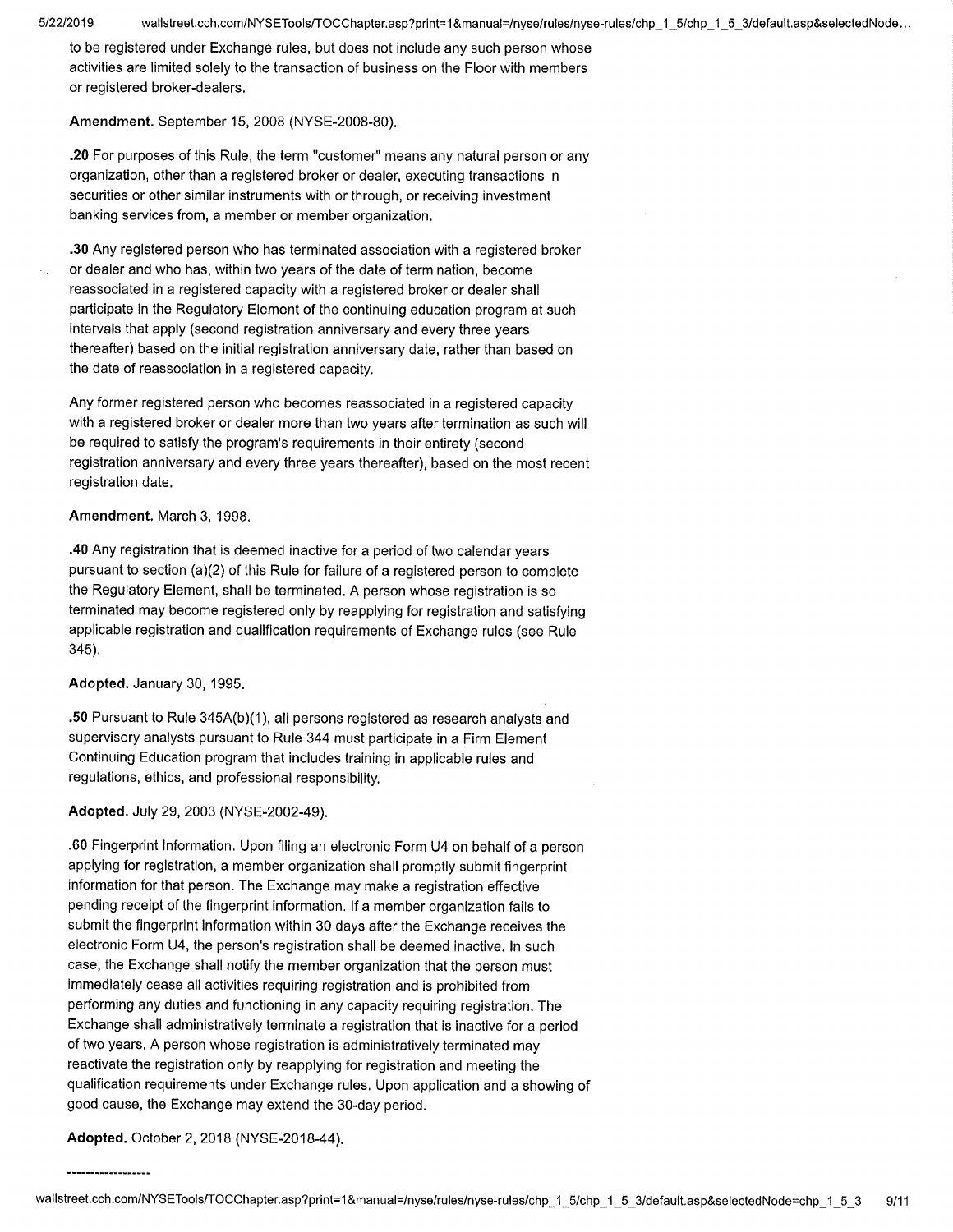5/22/2019 wallstreet.cch.com/NYSETools/TOCChapter.asp?print=1&manual=/nyse/rules/nyse-rules/chp\_1\_5/chp\_1\_5\_3/default.asp&selectedNode...

# Rule 346. Statutory Disqualification - Association of Member Organizations, and Persons Associated With Member Organizations

Except as otherwise permitted by the Exchange, no member organization, principal executive, approved person, person associated with a member organization or any person directly or indirectly controlling, controlled by or under common control with a member organization shall have associated with it any person who is known, or in the exercise of reasonable care should be known, to be subject to any "statutory disqualification" defined in Section 3(a)(39) of the Securities Exchange Act of 1934.

Amended: December 1, 1977; May 28, 1982. March 29, 1989; August 31, 1993; September 15, 2008 (NYSE-2008-80); March 28, 2011 (NYSE-2011-12); July 20, 2016 (NYSE-2016-43).

# Rule 347. Controversies As to Employment or Termination of Employment

(a)Except as provided in paragraph (b), any controversy between a registered representative and any member or member organization arising out of the employment or termination of employment of such registered representative by and with such member or member organization shall be settled by arbitration, at the instance of any such party, in accordance with the arbitration procedure prescribed elsewhere in these rules.

(b) A claim alleging employment discrimination, including any sexual harassment claim, in violation of a statute shall be eligible for arbitration only where the parties have agreed to arbitrate the claim after it has arisen.

Amended: April 17, 1958; April 3, 1975; effective May 1, 1975; December 29, 1998.

## • • • Supplementary Material: ------------------

.10 Nothing in the Rules of the Exchange is intended, nor shall be construed, to prohibit any employee from bringing a claim against any member or member organization arising out of the employment or termination of employment of such employee with such member or member organization before the Equal Employment Opportunity Commission, any state or local anti-discrimination agency, or the National Labor Relations Board.

Adopted: April 28, 1999.

Amended: February 27, 2006, effective March 8, 2006 (NYSE-2005-77).

# Rule 348. Registered Representative—Limit of Credit on Own Accounts

Rescinded April 3, 1975 effective May 1, 1975.

# Rule 349. Representatives of the Press

Rescinded October 7, 1982.

# Rule 350. Reserved

Reserved